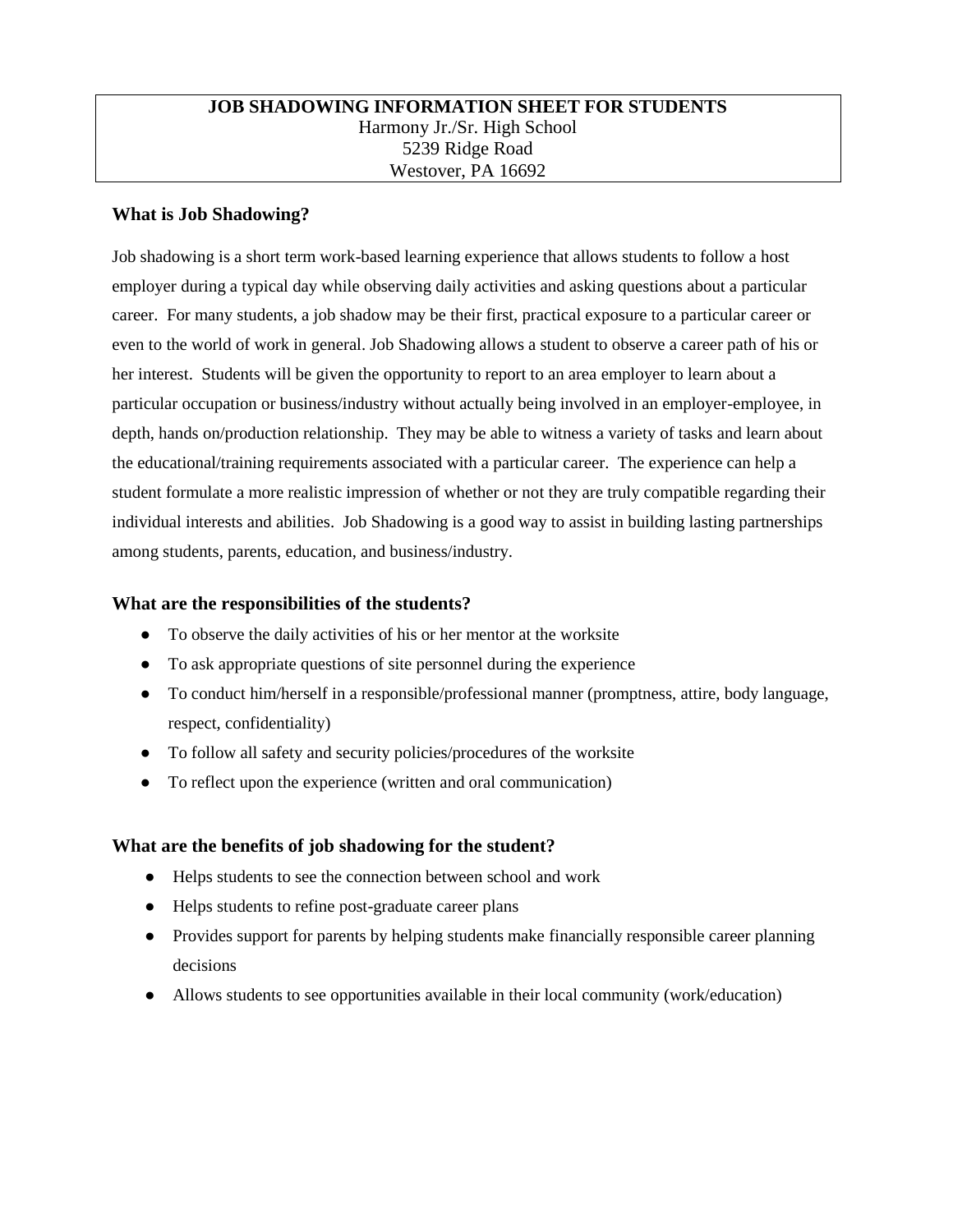# **HARMONY JR./SR. HIGH SCHOOL CAREER EXPLORATION PARENT/STUDENT AGREEMENT**

- 1. Student will complete 6 10 hours total of job shadowing during your junior year.
- 2. Student will complete the written reflection at the completion of their job shadowing experience.
- 3. Student must get their job shadowing experience pre-approved by the guidance department to be counted as an excused absence.
- 4. Student is not permitted to shadow parents/guardians.
- 5. Failure to complete the required hours and documentation will result in a failure to complete the Harmony Area School District graduation guidelines.
- 6. Student is responsible for scheduling his/her job shadow visit.
- 7. Transportation of the student to the observation site is the responsibility of the parent/student.
- 8. The student must journal his/her activities/experiences at the observation site.
- 9. **Parent/student understands that the job shadowing location may be contacted by Harmony Jr./Sr. High School following the student's visit.**
- 10. This agreement must be signed by the student and the parent prior to participation in the job shadowing experience.
- 11. Parent and student agree to release the training site and the school district from any and all liability for injury or losses that may arise during the job shadowing experience

*As parent/guardian and student, we hereby agree to the terms and conditions of this Job Shadowing Agreement.*

\_\_\_\_\_\_\_\_\_\_\_\_\_\_\_\_\_\_\_\_\_\_\_\_\_\_\_\_\_\_\_\_\_\_\_\_\_\_\_\_\_\_\_\_\_\_\_\_\_\_\_\_\_\_\_\_\_\_\_\_\_\_\_\_\_\_\_\_\_\_\_\_\_\_\_\_\_\_

Student Signature Date

\_\_\_\_\_\_\_\_\_\_\_\_\_\_\_\_\_\_\_\_\_\_\_\_ \_\_\_\_\_\_\_\_\_

Parent/Guardian Signature Date

\_\_\_\_\_\_\_\_\_\_\_\_\_\_\_\_\_\_\_\_\_\_\_\_ \_\_\_\_\_\_\_\_\_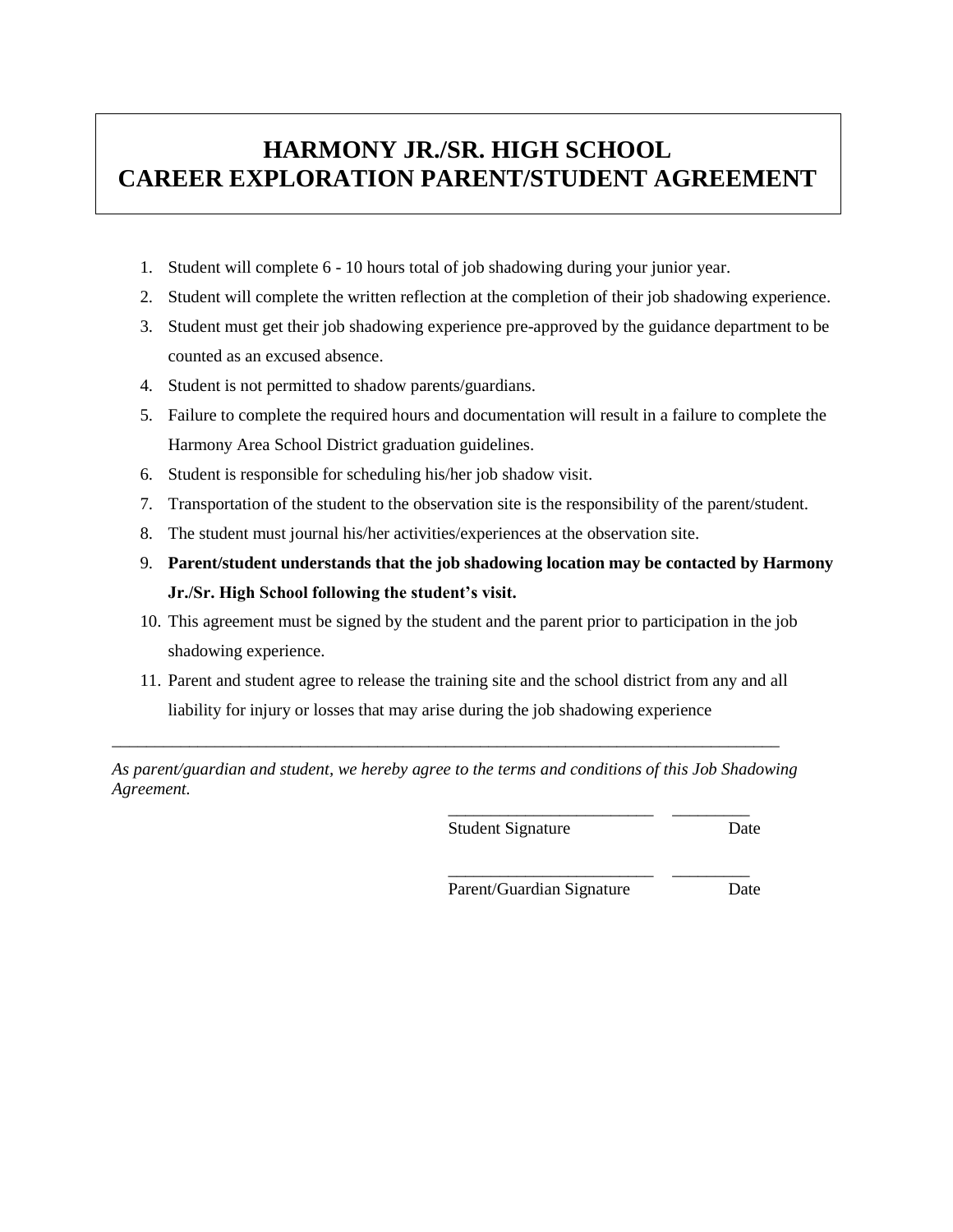### **During/Day Of The Job Shadow Event**

- 1. Show up on time plan to arrive 10 to 15 minutes early.
- 2. When you arrive first impressions are important
	- a. Introduce yourself
	- b. Shake hands
	- c. Maintain eye contact
- 3. Complete Job Shadow Host Interview Sheet
- 4. Thank your host verbally
- 5. Remember to take lunch money. Your host may or may not provide lunch.
- 6. Ask your host to fill out the Job Shadow Student Evaluation Sheet. Try to bring it back with you but your host may mail or fax it to the school.

### **Discipline:**

Students participating in a Job Shadow Day are representing Harmony Area Jr./Sr. High School and are guests of the host business. Student conduct, dress and behavior need to be appropriate at all times. Students must also honor any additional guidelines such as special safety provisions, identified by the host business. All Harmony Area Jr./Sr. High School rules are in effect.

### **Dress:**

Students should wear appropriate attire for their specific work site. Students should be aware that certain current styles of dress attire are not appropriate for a Job Shadow Day. It is important to remember that students will be representing Harmony Area Jr./Sr. High School in the business community and attire must honor school policy.

### **All**

- Be reliable and prompt
- Clean hair, neatly styled; teeth and nails clean
- Freshly showered/bathed
- Appropriate jewelry
- Light fragrance, if at all
- No hats
- Remove alternative ear and body piercing
- Follow company dress code

### **Men**

- Dress shirt and tie
- Dress slacks (no blue denim)

### **Women**

- Skirts, dresses or dress slacks (no blue denim)
- Appropriate skirt/dress length
- No exposed midriff, back, or shoulders.
- No low cut or revealing attire.
- No shorts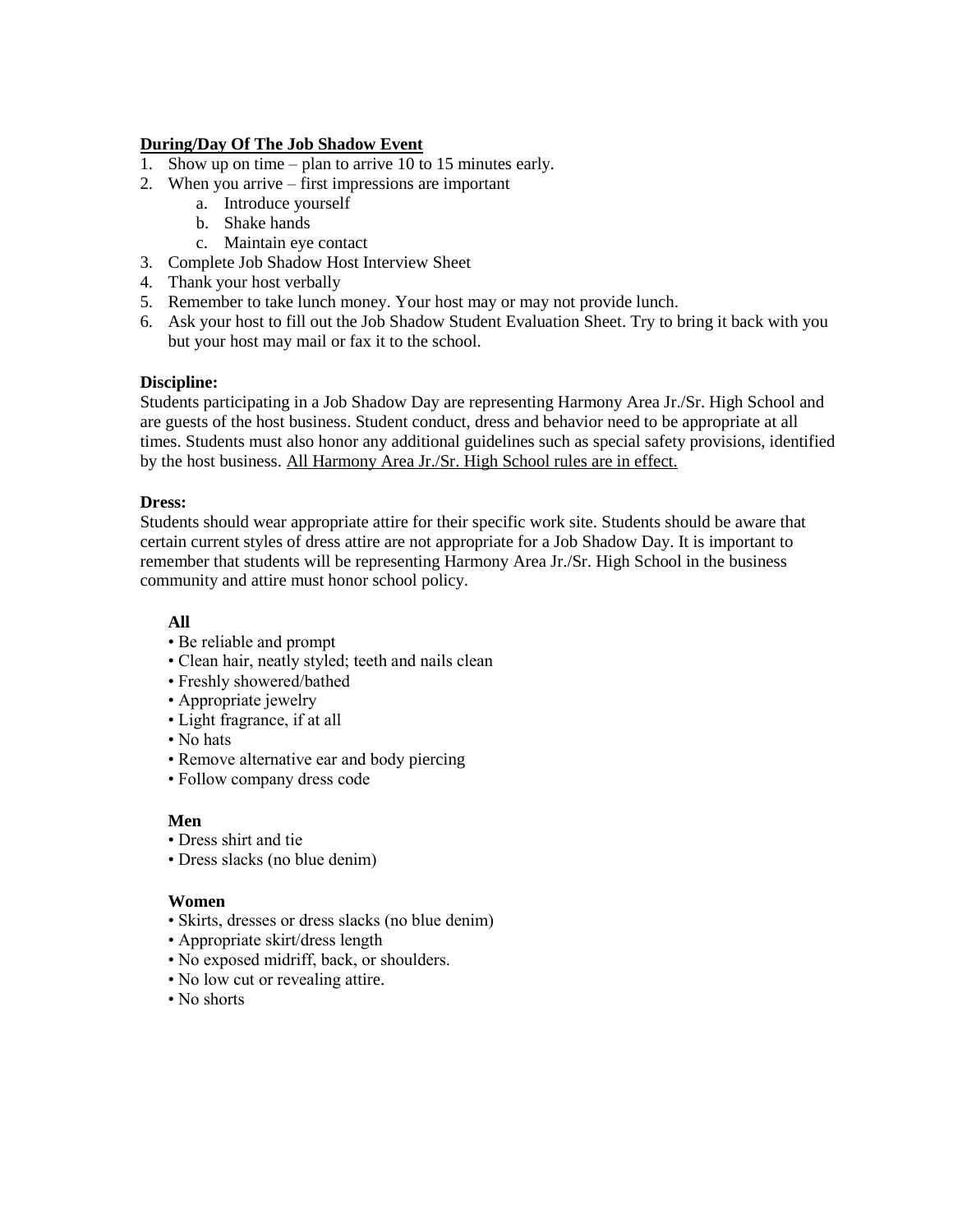### **JOB SHADOWING WRITTEN REFLECTION**

Students are to complete a written reflection and evaluation and return it to their assigned advisor immediately following the completion of the job shadowing experience. *Student must complete a separate job shadowing journal for each day he/she is at a job location (if needed to complete the hour requirement).*

| Student's Name           | <b>Host Site</b>    | Site Address  |  |
|--------------------------|---------------------|---------------|--|
| Host Mentor's Name/Title | <b>Phone Number</b> | Email Address |  |

1. Please provide an attached document journaling your visit to the job showing location. This journal should include but is not limited to: What you did/observed, interesting things you learned, your overall thoughts and feeling on the day, whether or not this is still a career you are/would consider pursuing.

- 2. Aside from your mentor, what other individuals did you work with during your visit?
- 3. What did you find out about the education/training necessary to enter this career? (Include anything about degree, time, or even schools offering this education/training.)
- 4. How are people expected to dress in this type of job?
- 5. For success on this job, the employer would look for someone with what type of:
	- Attitude/Personality:
	- Interests:
	- Abilities/Skills:
- 6. What is the customary starting salary for someone in this position?
- 7. What, if any, fringe benefits are offered to employees at this job site?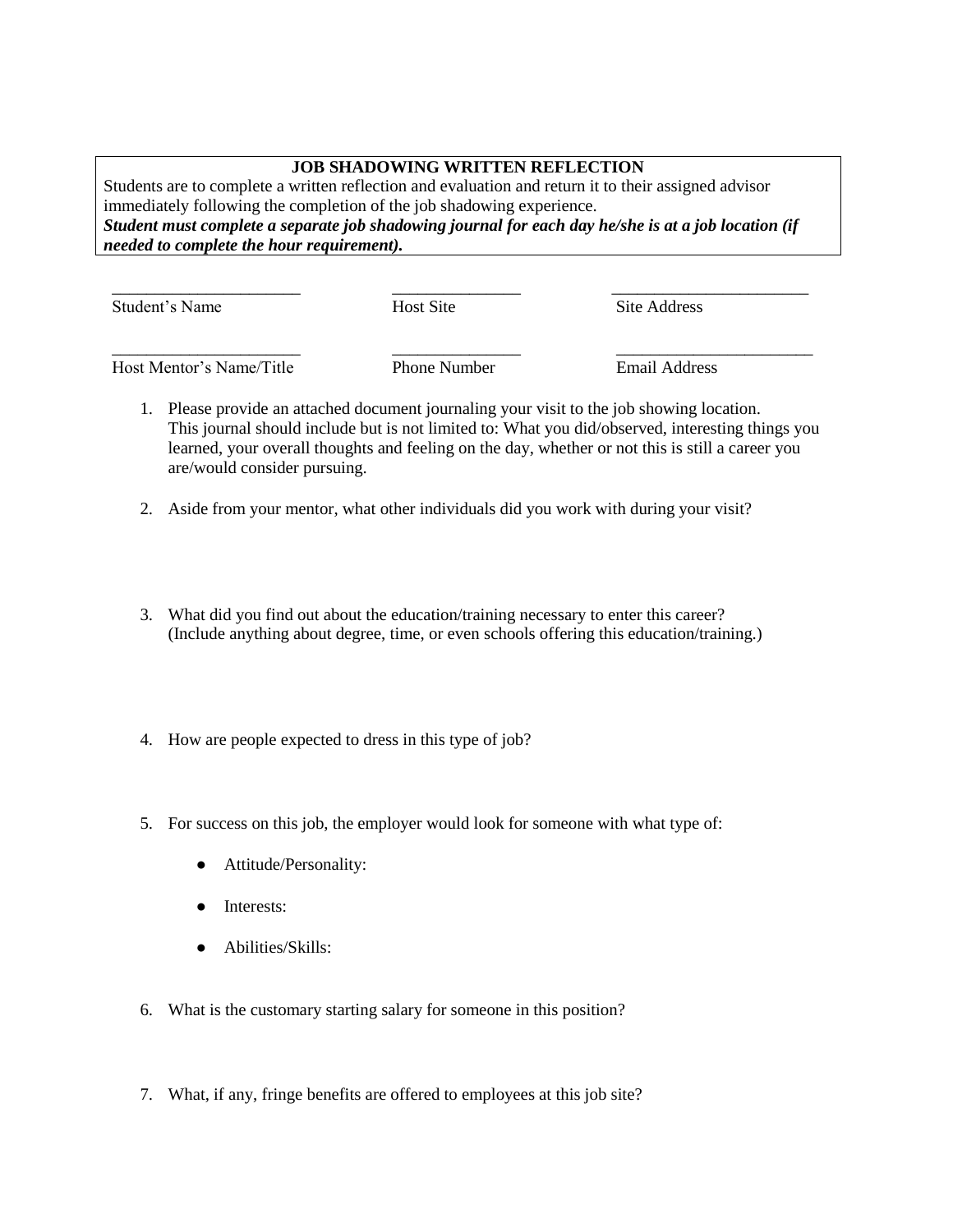### **Job Shadow Host Interview**

| <b>Student Name:</b>  | Date:  |
|-----------------------|--------|
| Host's Name:          | Title: |
| <b>Business Name:</b> |        |

- How did you get interested in this particular career?
- What were the first steps you took to get started on this career path?
- Can you give me a brief job description of your position and duties?
- What are the qualifications and training required for your job?
- What degrees and/or certifications are needed to first enter this field?
- Where did you go to school and would you recommend it? Are you aware of other schools that provide good training in this field?
- What high school subjects are useful to prepare for this career?
- What types of technology are common to this career field?
- How do you see this job field changing in the next five to ten years?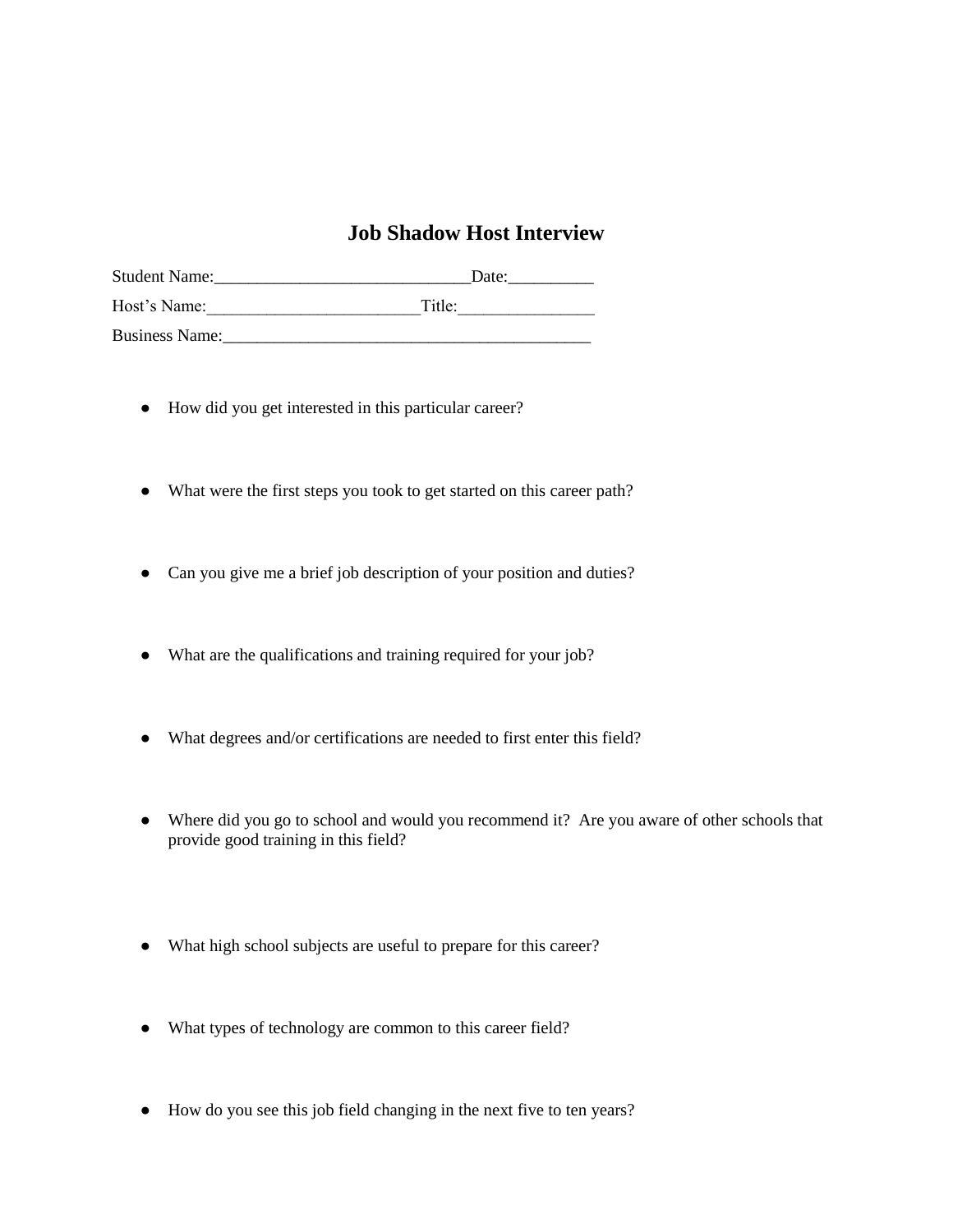- What do you consider to be the most rewarding parts of your day and/or your career?
- What do you consider to be the "biggest headache" or most tedious part of your daily job?
- What is the dress code required for your job?
- Do you have to/get to travel in this job?
- What benefits are offered by your employer?
- How many hours a week do you work?
- Is your job stressful? If yes, in what way?
- What is the salary range for someone in this career field?
- In general, what courses and experiences do you think were most beneficial to you when you were in high school?
- Is there anything you wish you had known about your career choice before entering into this field?
- What would be the most important characteristics you would look for in hiring someone to work in this field?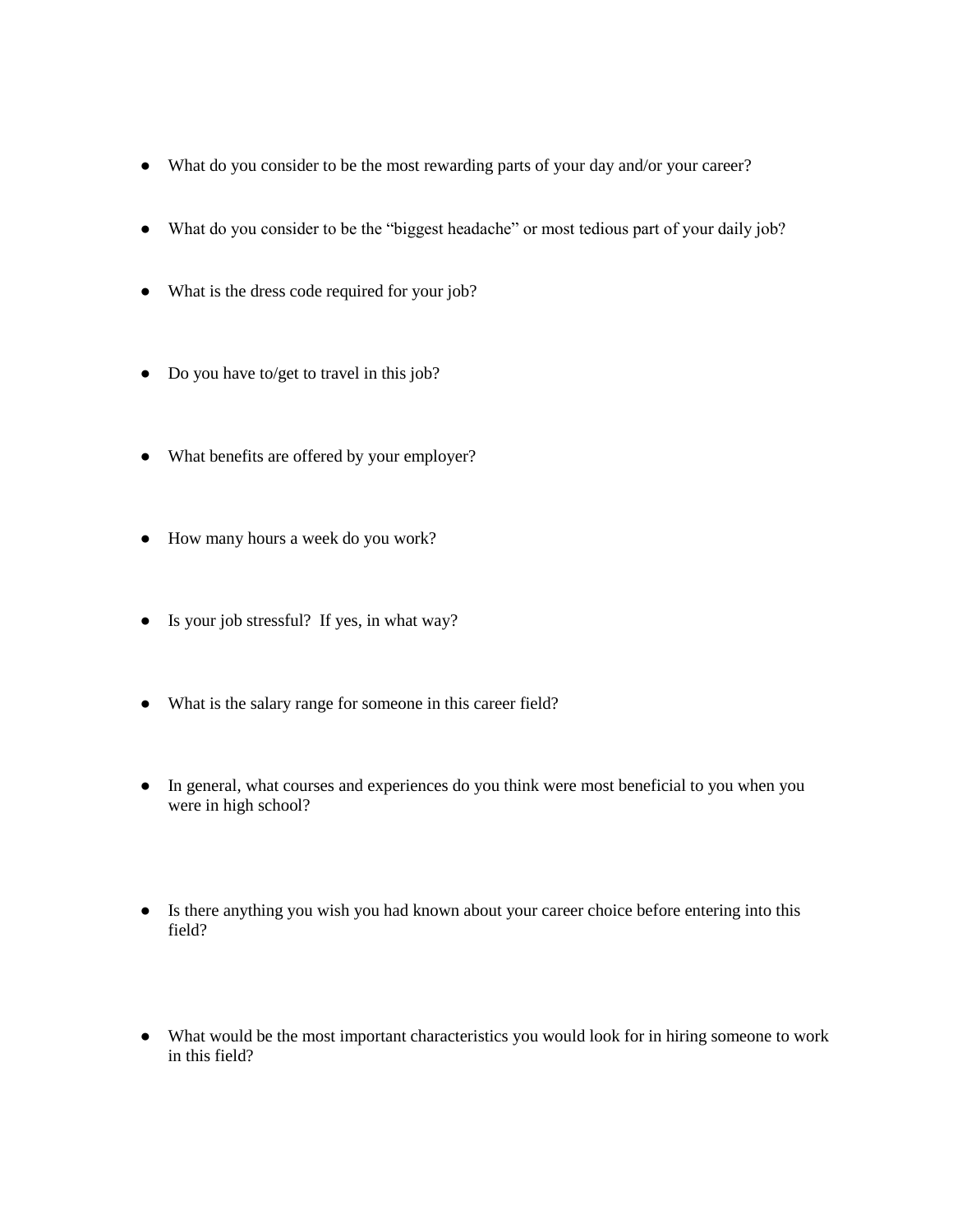# **HARMONY JR./SR. HIGH SCHOOL Student Evaluation of Job Shadowing Experience**

| 1. My shadowing site offered me a genuine learning experience.                                                                                                                                                                                                                                                                                               | 1                                                                                                                                                                                                                                 | Disagree<br>2   | $\overline{3}$      | 4              | Agree<br>.5    |
|--------------------------------------------------------------------------------------------------------------------------------------------------------------------------------------------------------------------------------------------------------------------------------------------------------------------------------------------------------------|-----------------------------------------------------------------------------------------------------------------------------------------------------------------------------------------------------------------------------------|-----------------|---------------------|----------------|----------------|
| 2. The people at the site made me feel welcome.                                                                                                                                                                                                                                                                                                              | $\mathbf{1}$                                                                                                                                                                                                                      | $\overline{2}$  | 3 <sup>7</sup>      | $\overline{4}$ | 5              |
| 3. The experience has helped me in my career planning.                                                                                                                                                                                                                                                                                                       | $1 -$                                                                                                                                                                                                                             | $\overline{2}$  | 3 <sup>7</sup>      | $\overline{4}$ | 5              |
| 4. My experience has caused me to change my career plans.                                                                                                                                                                                                                                                                                                    | $1 -$                                                                                                                                                                                                                             | $\overline{2}$  | 3 <sup>7</sup>      | $\overline{4}$ | 5              |
| 5. My site offered me a variety of activities.                                                                                                                                                                                                                                                                                                               |                                                                                                                                                                                                                                   | $1 \t2 \t3 \t4$ |                     |                | $\overline{5}$ |
| 6. My site was well prepared for my visit and the experience was<br>well organized.                                                                                                                                                                                                                                                                          | $\mathbf{1}$                                                                                                                                                                                                                      | 2               | $\mathfrak{Z}$      | $\overline{4}$ | 5              |
| 7. Overall, the experience was positive for me.                                                                                                                                                                                                                                                                                                              | $1 -$                                                                                                                                                                                                                             |                 | $2 \quad 3 \quad 4$ |                | 5              |
| 8. I would recommend this project to other students.                                                                                                                                                                                                                                                                                                         | $1 -$                                                                                                                                                                                                                             |                 | $2 \quad 3$         | $\overline{4}$ | $\overline{5}$ |
| 9. My experience helped me:<br>- Appreciate the value of dependability (attendance/punctuality.)<br>- Know post-graduate education & training requirements for the job.<br>- Experience the application of technology at work.<br>- Appreciate the application of teamwork and cooperation.<br>- Realize the need to be willing to learn beyond high school. | $\begin{array}{ccccccccc} & & & & & & 3 & & 4 \\ & 2 & & 3 & & 4 & & \\ 1 & & 2 & & 3 & & 4 & & \\ 1 & & 2 & & 3 & & 4 & & 5 \\ & & & 2 & & 3 & & 4 & & 5 \\ & & & & 2 & & 3 & & 4 & & \\ & & & & 2 & & 3 & & & & \\ \end{array}$ |                 |                     |                |                |
| - Realize school education does relate to the real world of work.                                                                                                                                                                                                                                                                                            |                                                                                                                                                                                                                                   |                 |                     |                |                |

10. The most enjoyable part of the job shadowing experience was:

11. The least enjoyable part of the job shadowing was: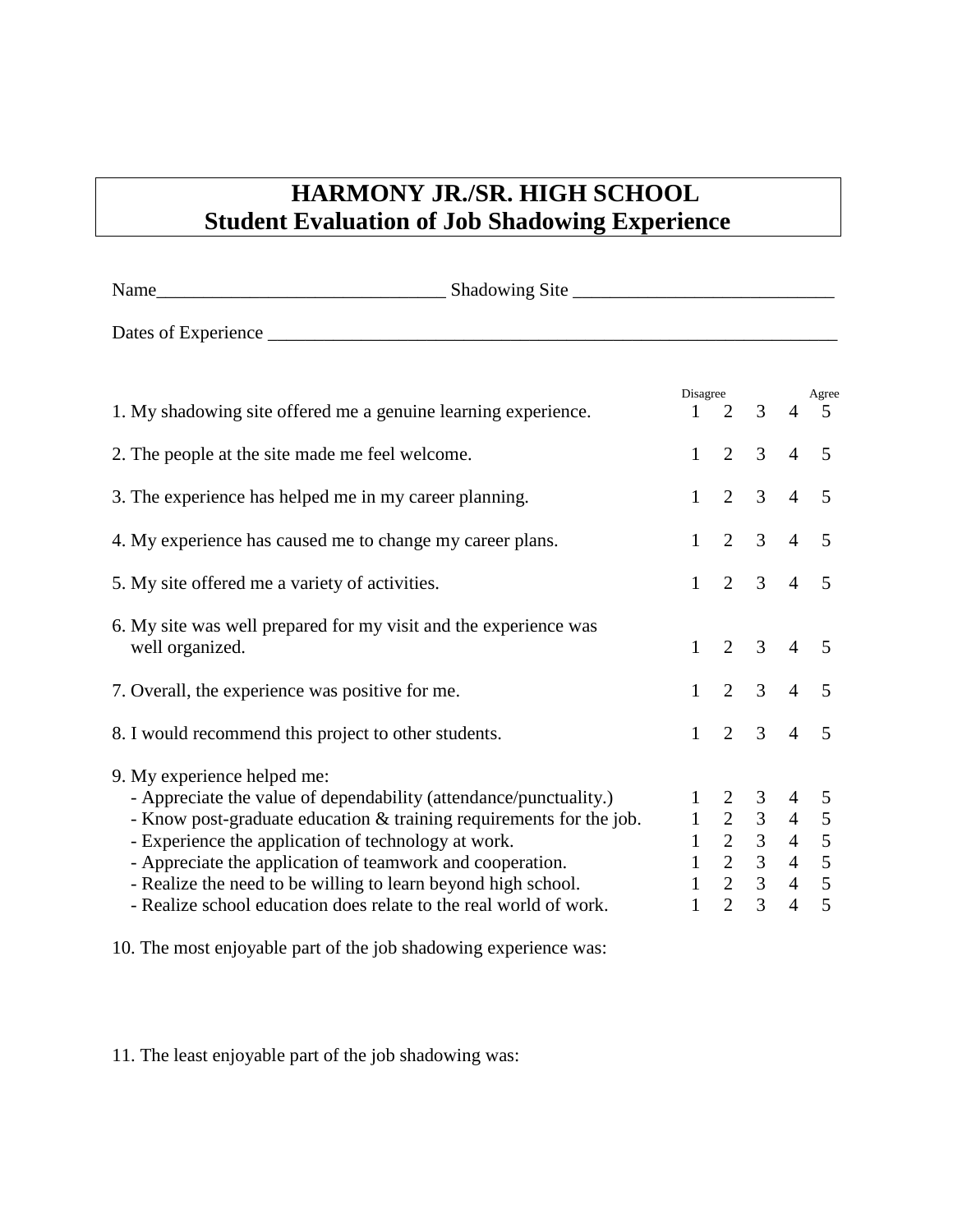# **HARMONY JR./SR. HIGH SCHOOL Verification Sheet**

# RECORD OF DATES AND HOURS

| Date | Time In | Time Out | Total | Site Host's Signature |
|------|---------|----------|-------|-----------------------|
|      |         |          |       |                       |
|      |         |          |       |                       |
|      |         |          |       |                       |
|      |         |          |       |                       |

TOTAL HOURS: \_\_\_\_\_\_\_\_\_\_\_\_\_\_\_\_\_\_\_

*By signing this form, I verify that the above documented hours are accurate and that I have completed the job shadowing graduation requirements listed below.*

| STUDENT'S SIGNATURE | <b>DATE</b> |
|---------------------|-------------|
|                     |             |

## COMPLETION CHECK LIST

Check items student has completed

|    | 1. Parent Student Agreement                   |  |
|----|-----------------------------------------------|--|
| 2. | Shadow Site 1 Journal and Evaluation          |  |
|    | 3. Completed Employer Interview               |  |
|    | 4. Completed Time Form and Signatures (above) |  |
|    | 5. Thank you letter mailed                    |  |

*By signing this form, I verify that the above student has completed the career exploration job shadowing graduation requirements.*

ADVISOR'S SIGNATURE\_\_\_\_\_\_\_\_\_\_\_\_\_\_\_\_\_\_\_\_\_\_\_\_\_\_ DATE \_\_\_\_\_\_\_\_\_\_\_\_\_\_\_\_\_\_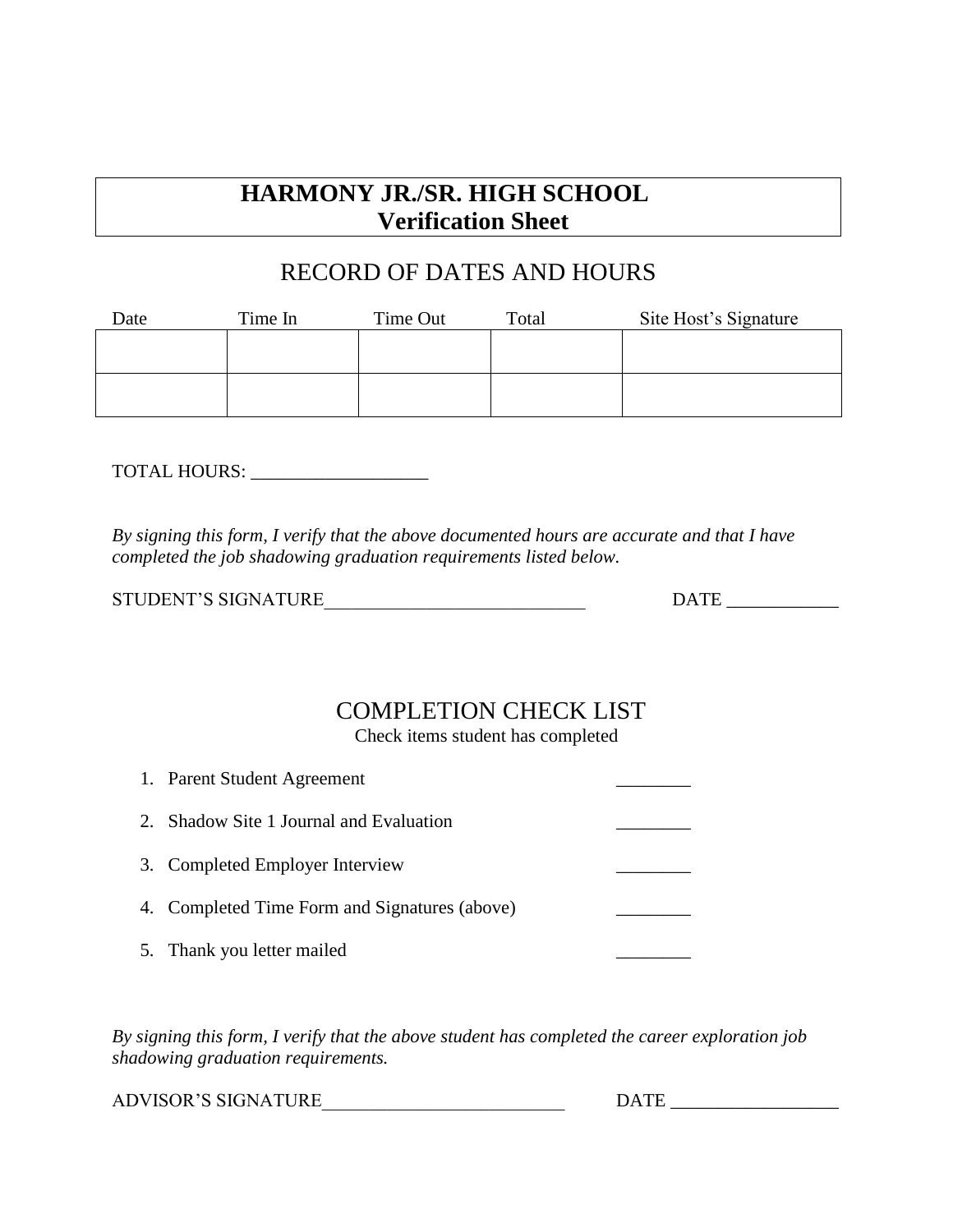# SCHEDULING THE JOB SHADOW

The Initial Contact:

- Call the employer during business hours.
- If the person is not available, ask when you can call back or leave a message with your name and phone number.
- When you speak to the person, introduce yourself and the purpose of your call.
	- o *Hello, my name is \_\_\_\_\_\_ and I am a student at Harmony Jr./Sr. High School. I am interested in \_\_\_\_\_\_\_\_ (the occupation) and would like to learn more about it. I am calling you to arrange a time that I can shadow you while you work. A job shadow means I would observe you doing your job for four to eight hours*.
- Be specific about the date you would like to shadow the employer.
- State that you appreciate the opportunity.
	- o *I really appreciate you giving me your time*.
- If the host is unable to provide you with a job shadow, thank the person politely. o *I'm sorry we couldn't work something out. Thanks anyway. Good-bye.*
- Ask for specific information about appropriate attire for the industry or organization. o *What is the appropriate clothing to wear? Is there any safety information I should have ahead of time?*
- Ask for directions.
	- o *Will you please tell me the best way to get to \_\_\_\_\_\_\_ (the business)?*
- Arrange a specific meeting place.
	- o *I am wondering where I should meet you. Where are you located in the building?*
- Confirm the date, time and meeting place. Confirm the phone number you should use in case anything changes.
	- o *Let me be sure I have everything down. I will meet you at \_\_\_\_ on \_\_\_\_. What is the best number to reach you if anything changes?*
- Thank the person for their time.
	- o *Thank you very much. I look forward to seeing you.*

### After The Initial Contact:

- Call your employer contact a few days ahead of time to confirm the job shadow.
- If you are unable to attend, call the employer and let them know well in advance and ask if you can arrange another time.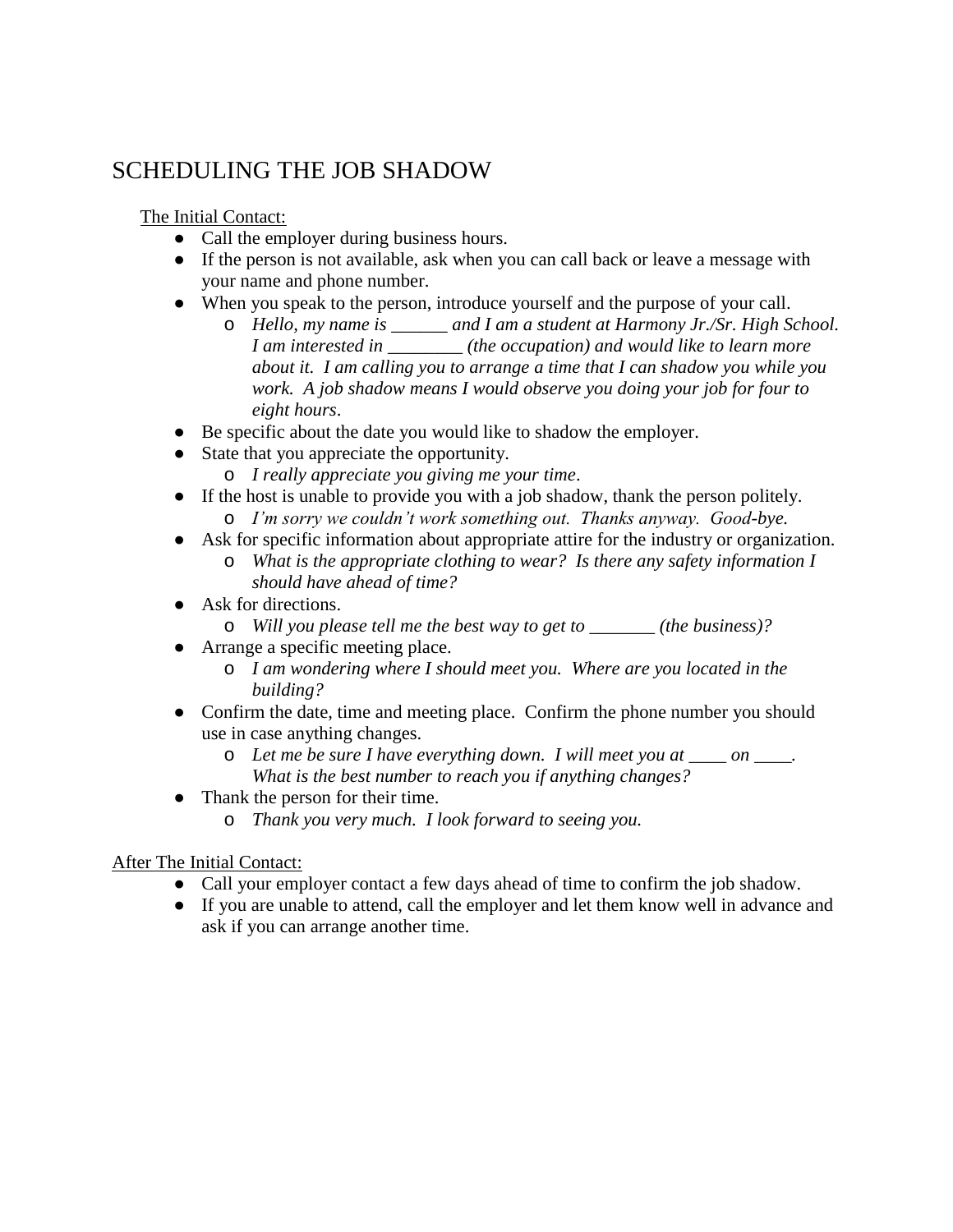### **Job Shadow Student Evaluation (to be completed by host)**

| Student's Name:                                                                                                                                               |  |                                         |                          |                          |
|---------------------------------------------------------------------------------------------------------------------------------------------------------------|--|-----------------------------------------|--------------------------|--------------------------|
| Time of arrival: _________________________Departure: ___________________________                                                                              |  |                                         |                          |                          |
|                                                                                                                                                               |  |                                         |                          |                          |
|                                                                                                                                                               |  |                                         |                          |                          |
|                                                                                                                                                               |  |                                         |                          |                          |
|                                                                                                                                                               |  |                                         |                          |                          |
| THE STUDENT:<br>4. demonstrated good grooming and appropriate attire                                                                                          |  | <b>Yes</b><br>Yes<br>Yes.<br><b>Yes</b> | No.<br>No.<br>No.<br>No. | N/A<br>N/A<br>N/A<br>N/A |
|                                                                                                                                                               |  | <b>Yes</b><br>Yes<br><b>Yes</b>         | No<br>No<br>No.          | N/A<br>N/A<br>N/A        |
| 8. showed interest in learning about your career<br>9. asked appropriate questions throughout the day<br>10. maintained an appropriate business-like attitude |  | Yes<br>Yes<br><b>Yes</b>                | No<br>No.<br>No          | N/A<br>N/A<br>N/A        |

What skills would you suggest the student improve to ensure work place success?

What did you observe as the strengths of the student that should be encouraged and developed?

What recommendations would you make to the student about coursework or career-related experiences that may benefit them in the future?

What suggestions do you have for improving the job shadow experience for the student and/or the host?

Thank you very much for participating in the Harmony Jr./Sr. High School job shadowing experience. Your time and interest are very much appreciated as we work to assist our youth in exploring various careers. Please return this completed form at your earliest convenience. The form may be returned with the student, sealed in the envelope provided, or you may mail it to:

Harmony Area Jr./Sr. High School 5239 Ridge Road Westover, PA 16692

You may also fax this form to: 814-845-7811